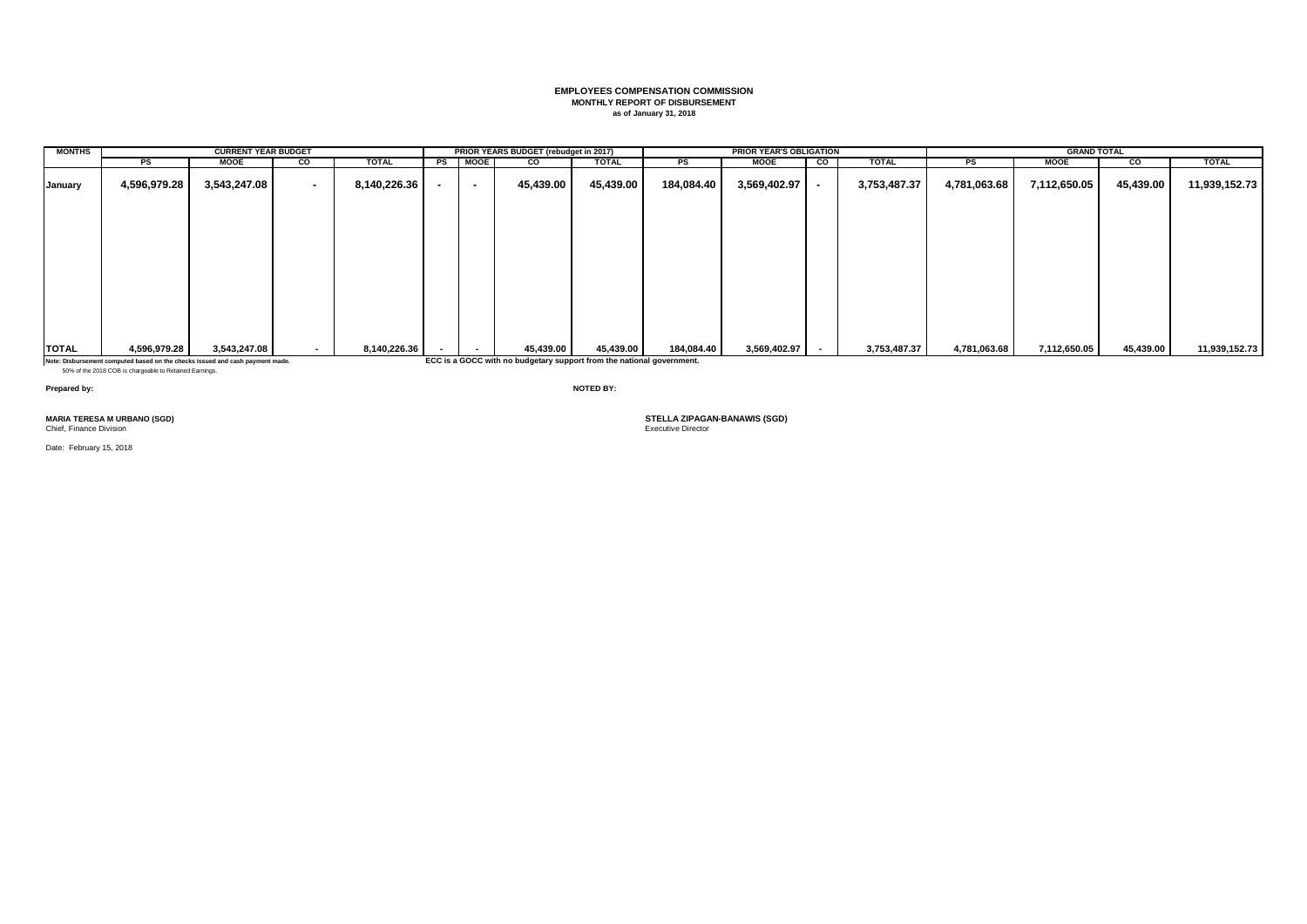# **EMPLOYEES COMPENSATION COMMISSION MONTHLY REPORT OF DISBURSEMENT As of February 28, 2018**

| <b>MONTHS</b> |                                                                               | <b>CURRENT YEAR BUDGET</b> |     |               |     |                          | PRIOR YEARS BUDGET (rebudget in 2018) |                          |                                                                               | <b>PRIOR YEAR'S OBLIGATION</b> |    |              |               | <b>GRAND TOTAL</b> |           |               |
|---------------|-------------------------------------------------------------------------------|----------------------------|-----|---------------|-----|--------------------------|---------------------------------------|--------------------------|-------------------------------------------------------------------------------|--------------------------------|----|--------------|---------------|--------------------|-----------|---------------|
|               | PS                                                                            | <b>MOOE</b>                | CO  | <b>TOTAL</b>  |     | PS MOOE                  | CO                                    | <b>TOTAL</b>             | PS                                                                            | <b>MOOE</b>                    | CO | <b>TOTAL</b> | PS            | <b>MOOE</b>        | <b>CO</b> | <b>TOTAL</b>  |
| January       | 4,596,979.28                                                                  | 3,543,247.08               | . . | 8,140,226.36  | . . | $\sim$                   | 45,439.00                             | 45,439.00                | 184,084.40                                                                    | 3,569,402.97                   |    | 3,753,487.37 | 4,781,063.68  | 7,112,650.05       | 45,439.00 | 11,939,152.73 |
| February*     | 5,052,747.96                                                                  | 2,785,889.11               | . . | 7,838,637.07  |     | $\overline{\phantom{a}}$ |                                       | $\overline{\phantom{a}}$ | 717,858.50                                                                    | 538,633.63                     |    | 1,256,492.13 | 5,770,606.46  | 3,324,522.74       |           | 9,095,129.20  |
|               |                                                                               |                            |     |               |     |                          |                                       |                          |                                                                               |                                |    |              |               |                    |           |               |
| <b>TOTAL</b>  | 9,649,727.24                                                                  | 6,329,136.19               |     | 15,978,863.43 |     |                          | 45,439.00                             | 45,439.00                | 901,942.90                                                                    | 4,108,036.60                   |    | 5,009,979.50 | 10,551,670.14 | 10,437,172.79      | 45,439.00 | 21,034,281.93 |
|               | Note: Disbursement computed based on the checks issued and cash payment made. |                            |     |               |     |                          |                                       |                          | ECC is a non-GBE GOCC with no budgetary support from the national government. |                                |    |              |               |                    |           |               |

 **50% of the 2018 COB is chargeable to Retained Earnings.** \*adjusted amount **Prepared by: NOTED BY:**

Chief, Finance Division

Date: April 3, 2018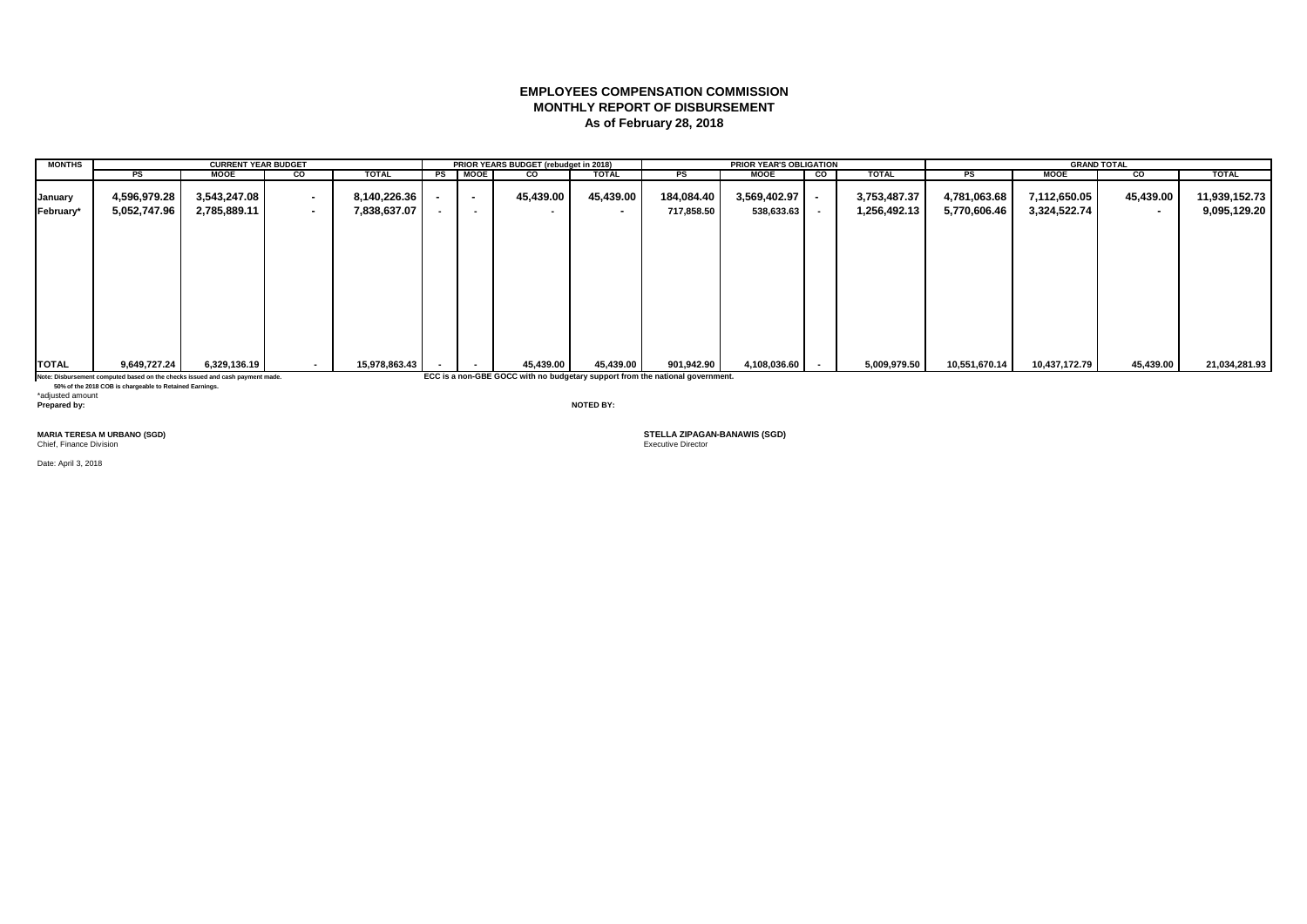# **EMPLOYEES COMPENSATION COMMISSION MONTHLY REPORT OF DISBURSEMENT As of March 31, 2018**

| <b>MONTHS</b> |                                                                               | <b>CURRENT YEAR BUDGET</b> |           |               |    |                          | PRIOR YEARS BUDGET (rebudget in 2018) |              |                                                                               | <b>PRIOR YEAR'S OBLIGATION</b> |    |              |               |               | <b>GRAND TOTAL</b> |               |
|---------------|-------------------------------------------------------------------------------|----------------------------|-----------|---------------|----|--------------------------|---------------------------------------|--------------|-------------------------------------------------------------------------------|--------------------------------|----|--------------|---------------|---------------|--------------------|---------------|
|               | <b>PS</b>                                                                     | <b>MOOE</b>                | CO.       | <b>TOTAL</b>  | PS | <b>MOOE</b>              | CO                                    | <b>TOTAL</b> | <b>PS</b>                                                                     | MOOE                           | CO | <b>TOTAL</b> | <b>PS</b>     | <b>MOOE</b>   | CO                 | <b>TOTAL</b>  |
| January*      | 4,370,382.02                                                                  | 3,292,375.76               |           | 7,662,757.78  |    | $\sim$                   | 45,439.00                             | 45,439.00    | 410,681.66                                                                    | $3,820,274.29$ -               |    | 4,230,955.95 | 4,781,063.68  | 7,112,650.05  | 45,439.00          | 11,939,152.73 |
| February*     | 5,042,747.96                                                                  | 2,785,889.11               |           | 7,828,637.07  |    | $\sim$                   | $\overline{\phantom{a}}$              | $\sim$       | 727,858.50                                                                    | $538,633.63$ -                 |    | 1,266,492.13 | 5,770,606.46  | 3,324,522.74  | $\sim$             | 9,095,129.20  |
| March         | 3,665,857.13                                                                  | 4,802,974.81               | 58,900.00 | 8,527,731.94  |    | $\overline{\phantom{a}}$ | 70,000.00                             | 70,000.00    | 244,841.89                                                                    | 1,046,925.60                   |    | 1,291,767.49 | 3,910,699.02  | 5,849,900.41  | 128,900.00         | 9,889,499.43  |
| <b>TOTAL</b>  | 13,078,987.11                                                                 | 10,881,239.68              | 58,900.00 | 24,019,126.79 |    |                          | 115,439.00                            | 115,439.00   | 1,383,382.05                                                                  | $5,405,833.52$ -               |    | 6,789,215.57 | 14,462,369.16 | 16,287,073.20 | 174,339.00         | 30,923,781.36 |
|               |                                                                               |                            |           |               |    |                          |                                       |              |                                                                               |                                |    |              |               |               |                    |               |
|               | Note: Disbursement computed based on the checks issued and cash payment made. |                            |           |               |    |                          |                                       |              | ECC is a non-GBE GOCC with no budgetary support from the national government. |                                |    |              |               |               |                    |               |

 **50% of the 2018 COB is chargeable to Retained Earnings.** \*adjusted amount **Prepared by: NOTED BY:**

Chief, Finance Division

Date: April 17, 2018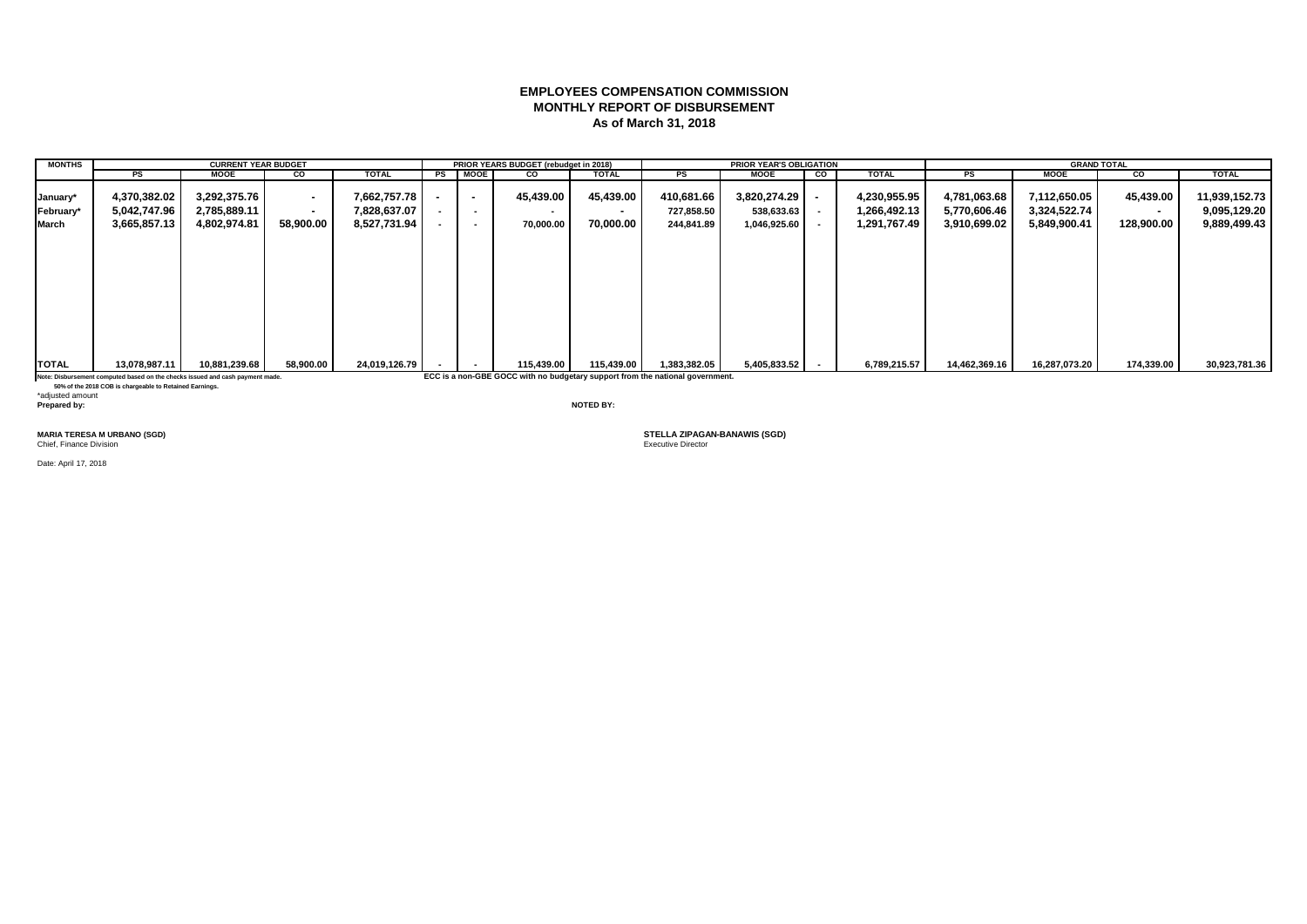# **EMPLOYEES COMPENSATION COMMISSION MONTHLY REPORT OF DISBURSEMENT As of April 30, 2018**

| <b>MONTHS</b> |                                                                               | <b>CURRENT YEAR BUDGET</b> |           |               |                | PRIOR YEARS BUDGET (rebudget in 2018) |                                                                               |              | <b>PRIOR YEAR'S OBLIGATION</b> |    |              |               | <b>GRAND TOTAL</b> |            |               |
|---------------|-------------------------------------------------------------------------------|----------------------------|-----------|---------------|----------------|---------------------------------------|-------------------------------------------------------------------------------|--------------|--------------------------------|----|--------------|---------------|--------------------|------------|---------------|
|               | PS                                                                            | <b>MOOE</b>                | CO        | <b>TOTAL</b>  | PS MOOE        | <b>CO</b>                             | <b>TOTAL</b>                                                                  | PS           | MOOE                           | CO | <b>TOTAL</b> | PS            | <b>MOOE</b>        | CO         | <b>TOTAL</b>  |
| January*      | 4,370,382.02                                                                  | 3,292,375.76               | $\sim$    | 7,662,757.78  |                | 45,439.00                             | 45,439.00                                                                     | 410,681.66   | 3,820,274.29                   |    | 4,230,955.95 | 4,781,063.68  | 7,112,650.05       | 45,439.00  | 11,939,152.73 |
| February*     | 5,042,747.96                                                                  | 2,785,889.11               |           | 7,828,637.07  | $\blacksquare$ |                                       | $\sim$                                                                        | 727,858.50   | 538,633.63                     |    | 1,266,492.13 | 5,770,606.46  | 3,324,522.74       | $\sim$     | 9,095,129.20  |
| <b>March</b>  | 3,665,857.13                                                                  | 4,802,974.81               | 58,900.00 | 8,527,731.94  | $\blacksquare$ | 70,000.00                             | 70,000.00                                                                     | 244,841.89   | 1,046,925.60                   |    | 1,291,767.49 | 3,910,699.02  | 5,849,900.41       | 128,900.00 | 9,889,499.43  |
| April         | 5,269,299.09                                                                  | 6,975,115.07               |           | 12.244.414.16 |                | 379,680.00                            | 379,680.00                                                                    | 288,098.23   | 4,501.00                       |    | 292,599.23   | 5,557,397.32  | 6,979,616.07       | 379,680.00 | 12,916,693.39 |
|               |                                                                               |                            |           |               |                |                                       |                                                                               |              |                                |    |              |               |                    |            |               |
| <b>TOTAL</b>  | 18,348,286.20                                                                 | 17,856,354.75              | 58,900.00 | 36,263,540.95 |                | 495,119.00                            | 495,119.00                                                                    | 1,671,480.28 | 5,410,334.52                   |    | 7,081,814.80 | 20,019,766.48 | 23,266,689.27      | 554,019.00 | 43,840,474.75 |
|               | Note: Disbursement computed based on the checks issued and cash payment made. |                            |           |               |                |                                       | ECC is a non-GBE GOCC with no budgetary support from the national government. |              |                                |    |              |               |                    |            |               |

 **50% of the 2018 COB is chargeable to Retained Earnings.**

\*adjusted amount<br>Prepared by: **Prepared by: NOTED BY:**

Chief, Finance Division

Date: May 10, 2018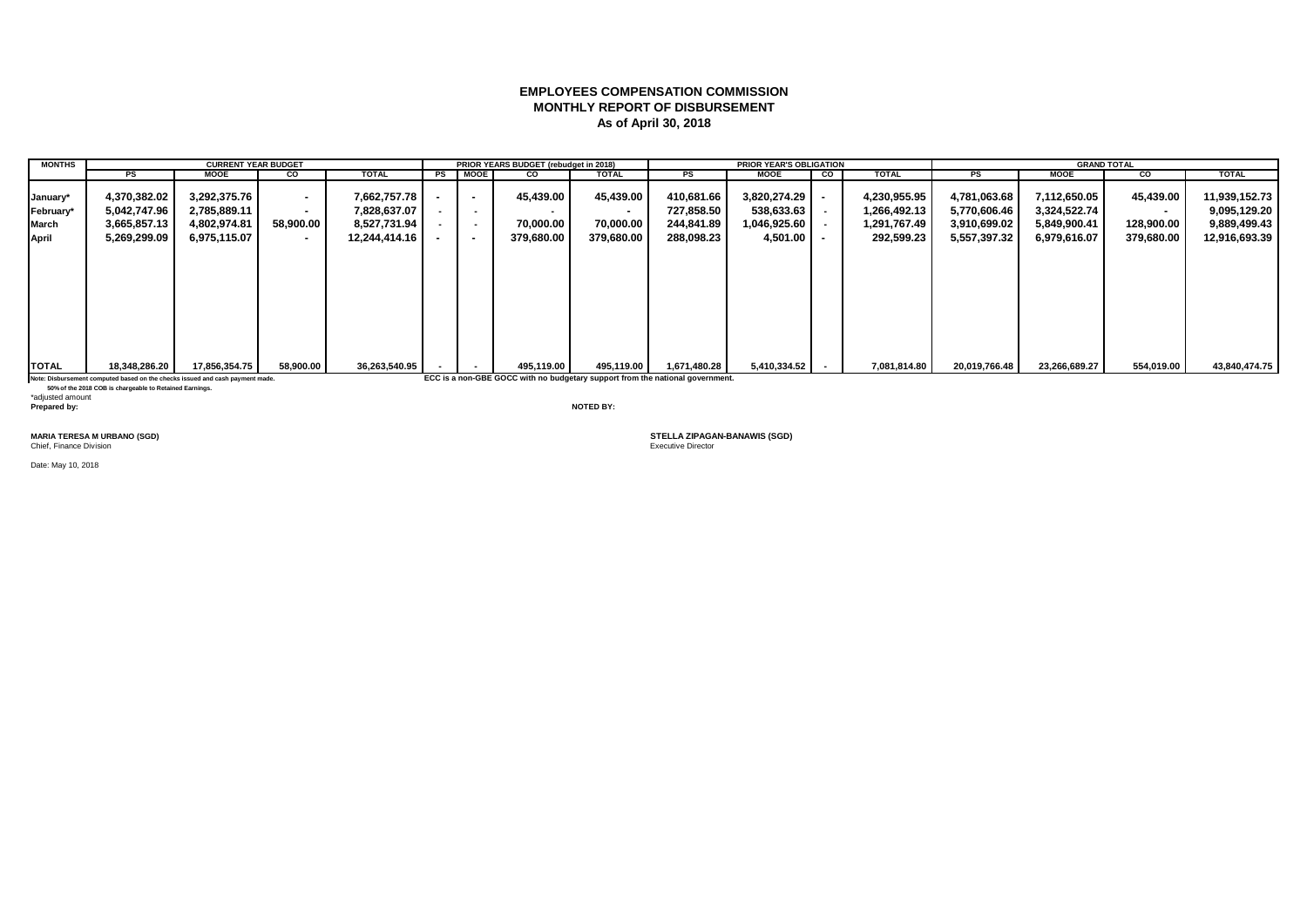### **EMPLOYEES COMPENSATION COMMISSION MONTHLY REPORT OF DISBURSEMENT As of May 31, 2018**

| <b>MONTHS</b> |               | <b>CURRENT YEAR BUDGET</b> |           |               |                          | PRIOR YEARS BUDGET (rebudget in 2018) |              |              | <b>PRIOR YEAR'S OBLIGATION</b> |                |               |               |               | <b>GRAND TOTAL</b> |               |
|---------------|---------------|----------------------------|-----------|---------------|--------------------------|---------------------------------------|--------------|--------------|--------------------------------|----------------|---------------|---------------|---------------|--------------------|---------------|
|               | PS            | <b>MOOE</b>                | <b>CO</b> | <b>TOTAL</b>  | PS MOOE                  | CO                                    | <b>TOTAL</b> | <b>PS</b>    | <b>MOOE</b>                    | $\overline{c}$ | <b>TOTAL</b>  | PS            | <b>MOOE</b>   | CO                 | <b>TOTAL</b>  |
| January*      | 4.370.382.02  | 3.292.375.76               | $\sim$    | 7.662.757.78  | $\sim$                   | 45.439.00                             | 45.439.00    | 410.681.66   | 3.820.274.29                   |                | 4.230.955.95  | 4.781.063.68  | 7.112.650.05  | 45.439.00          | 11,939,152.73 |
| February*     | 5,042,747.96  | 2,785,889.11               | $\sim$    | 7,828,637.07  | $\sim$                   |                                       |              | 727,858.50   | 538,633.63                     |                | 266,492.13    | 5,770,606.46  | 3,324,522.74  |                    | 9,095,129.20  |
| March         | 3.665.857.13  | 4.802.974.81               | 58.900.00 | 8.527.731.94  | $\sim$                   | 70.000.00                             | 70.000.00    | 244.841.89   | 1.046.925.60                   |                | ,291,767.49   | 3.910.699.02  | 5.849.900.41  | 128.900.00         | 9,889,499.43  |
| April         | 5,269,299.09  | 6,975,115.07               | $\sim$    | 12.244.414.16 | $\overline{\phantom{a}}$ | 379.680.00                            | 379.680.00   | 288,098.23   | 4,501.00                       |                | 292,599.23    | 5,557,397.32  | 6,979,616.07  | 379,680.00         | 12,916,693.39 |
| May           | 6,144,398.18  | 6.173.608.67               | $\sim$    | 12.318.006.85 | $\overline{\phantom{a}}$ | 2,598,636.72                          | 2,598,636.72 | 58,163.91    | 3,748,112.00                   |                | 3.806.275.91  | 6,202,562.09  | 9.921.720.67  | 2,598,636.72       | 18,722,919.48 |
|               |               |                            |           |               |                          |                                       |              |              |                                |                |               |               |               |                    |               |
| <b>TOTAL</b>  | 24,492,684.38 | 24,029,963.42              | 58,900.00 | 48,581,547.80 | $\sim$                   | 3,093,755.72                          | 3,093,755.72 | 1,729,644.19 | 9,158,446.52                   |                | 10,888,090.71 | 26,222,328.57 | 33,188,409.94 | 3,152,655.72       | 62,563,394.23 |

**Note: Disbursement computed based on the checks issued and cash payment made. ECC is a non-GBE GOCC with no budgetary support from the national government.**

 **50% of the 2018 COB is chargeable to Retained Earnings.** - \*adjusted amount **Prepared by: NOTED BY:**

**MARIA TERESA M URBANO (SGD)**<br>Chief, Finance Division

Date: June 13, 2018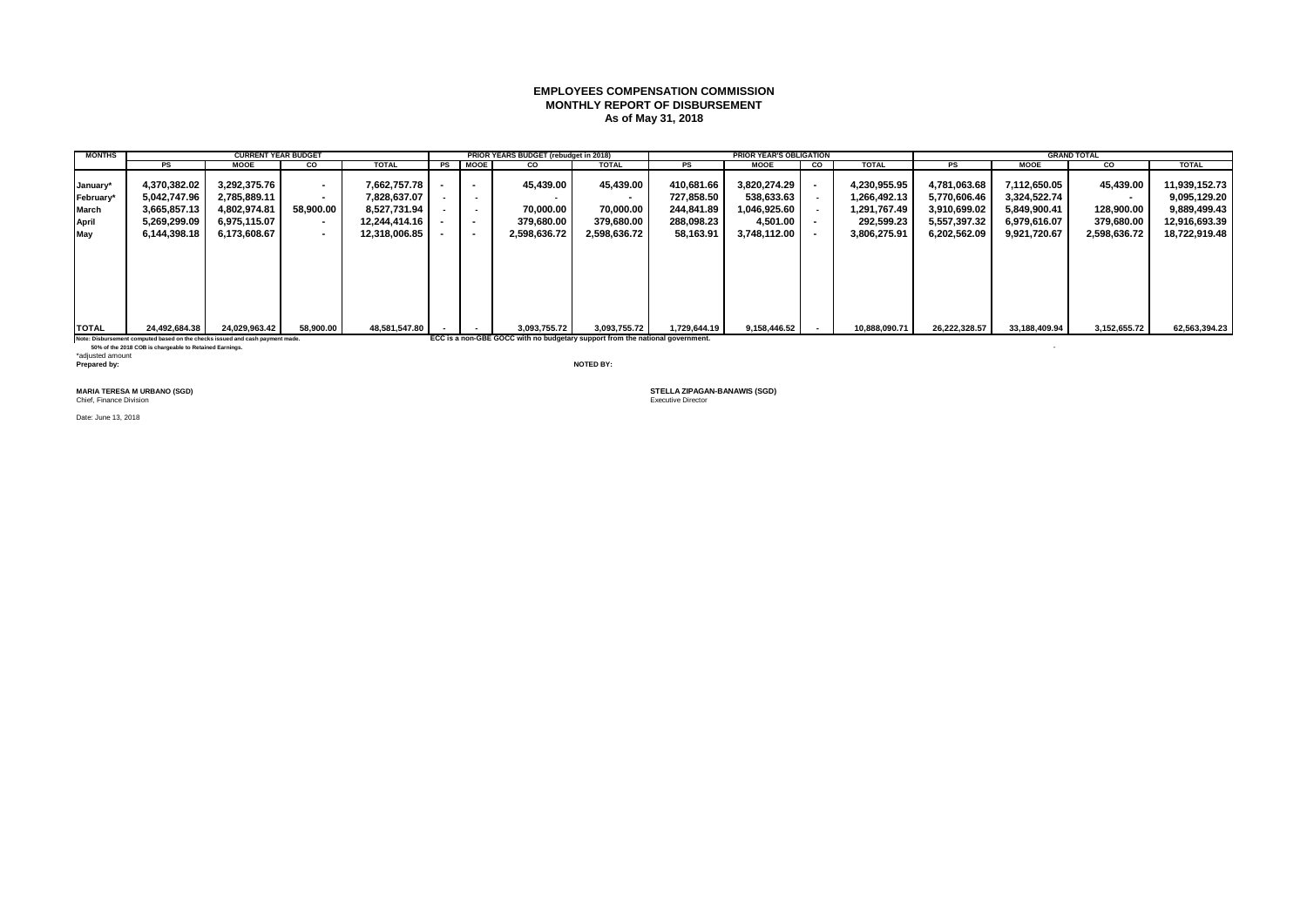### **EMPLOYEES COMPENSATION COMMISSION MONTHLY REPORT OF DISBURSEMENT As of June 30, 2018**

| <b>MONTHS</b> |               | <b>CURRENT YEAR BUDGET</b> |           |               |      |                | PRIOR YEARS BUDGET (rebudget in 2018) |              |              | <b>PRIOR YEAR'S OBLIGATION</b> |                          |                  |               |               | <b>GRAND TOTAL</b> |               |
|---------------|---------------|----------------------------|-----------|---------------|------|----------------|---------------------------------------|--------------|--------------|--------------------------------|--------------------------|------------------|---------------|---------------|--------------------|---------------|
|               | <b>PS</b>     | <b>MOOE</b>                | <b>CO</b> | <b>TOTAL</b>  | PS I | <b>MOOE</b>    | <b>CO</b>                             | <b>TOTAL</b> | PS           | <b>MOOE</b>                    | $\overline{\phantom{a}}$ | <b>TOTAL</b>     | PS            | <b>MOOE</b>   | CO                 | <b>TOTAL</b>  |
| January*      | 4.370.382.02  | 3.292.375.76               | $\sim$    | 7.662.757.78  |      |                | 45.439.00                             | 45.439.00    | 410.681.66   | 3.820.274.29                   |                          | 4.230.955.95     | 4.781.063.68  | 7.112.650.05  | 45.439.00          | 11,939,152.73 |
| February*     | 5,042,747.96  | 2,785,889.11               | $\sim$    | 7,828,637.07  |      | $\sim$         |                                       |              | 727.858.50   | 538.633.63                     |                          | 1,266,492.13     | 5.770.606.46  | 3,324,522.74  |                    | 9,095,129.20  |
| March         | 3.665.857.13  | 4.802.974.81               | 58.900.00 | 8.527.731.94  |      | $\sim$         | 70.000.00                             | 70.000.00    | 244.841.89   | 1.046.925.60                   |                          | 1.291.767.49     | 3.910.699.02  | 5.849.900.41  | 128.900.00         | 9,889,499.43  |
| April         | 5,269,299.09  | 6.975.115.07               | $\sim$    | 12.244.414.16 |      |                | 379.680.00                            | 379.680.00   | 288,098.23   | 4.501.00 L                     |                          | 292.599.23       | 5,557,397.32  | 6.979.616.07  | 379,680.00         | 12,916,693.39 |
| May           | 6.144.398.18  | 6.173.608.67               | $\sim$    | 12,318,006.85 |      | $\blacksquare$ | 2.598.636.72                          | 2.598.636.72 | 58,163.91    | 3.748.112.00                   |                          | 3.806.275.91     | 6.202.562.09  | 9.921.720.67  | 2,598,636.72       | 18,722,919.48 |
| <b>June</b>   | 3,299,133.24  | 5.914.359.04               | $\sim$    | 9,213,492.28  |      |                | 25,643.52                             | 25,643.52    | 3.244.040.20 | 35,472.80                      |                          | 3,279,513.00     | 6,543,173.44  | 5.949.831.84  | 25,643.52          | 12,518,648.80 |
|               |               |                            |           |               |      |                |                                       |              |              |                                |                          |                  |               |               |                    |               |
| <b>TOTAL</b>  | 27,791,817.62 | 29,944,322.46              | 58,900.00 | 57,795,040.08 |      | $\sim$         | 3,119,399.24                          | 3,119,399.24 | 4,973,684.39 | 9,193,919.32                   |                          | 14, 167, 603. 71 | 32,765,502.01 | 39,138,241.78 | 3,178,299.24       | 75,082,043.03 |

Note: Disbursement computed based on the checks issued and cash payment made. **ECC** is a non-GBE GOCC with no budgetary support from the national government.

 **50% of the 2018 COB is chargeable to Retained Earnings.** - \*adjusted amount **Prepared by: NOTED BY:**

**MARIA TERESA M URBANO (SGD)**<br>Chief, Finance Division

Date: July 13, 2018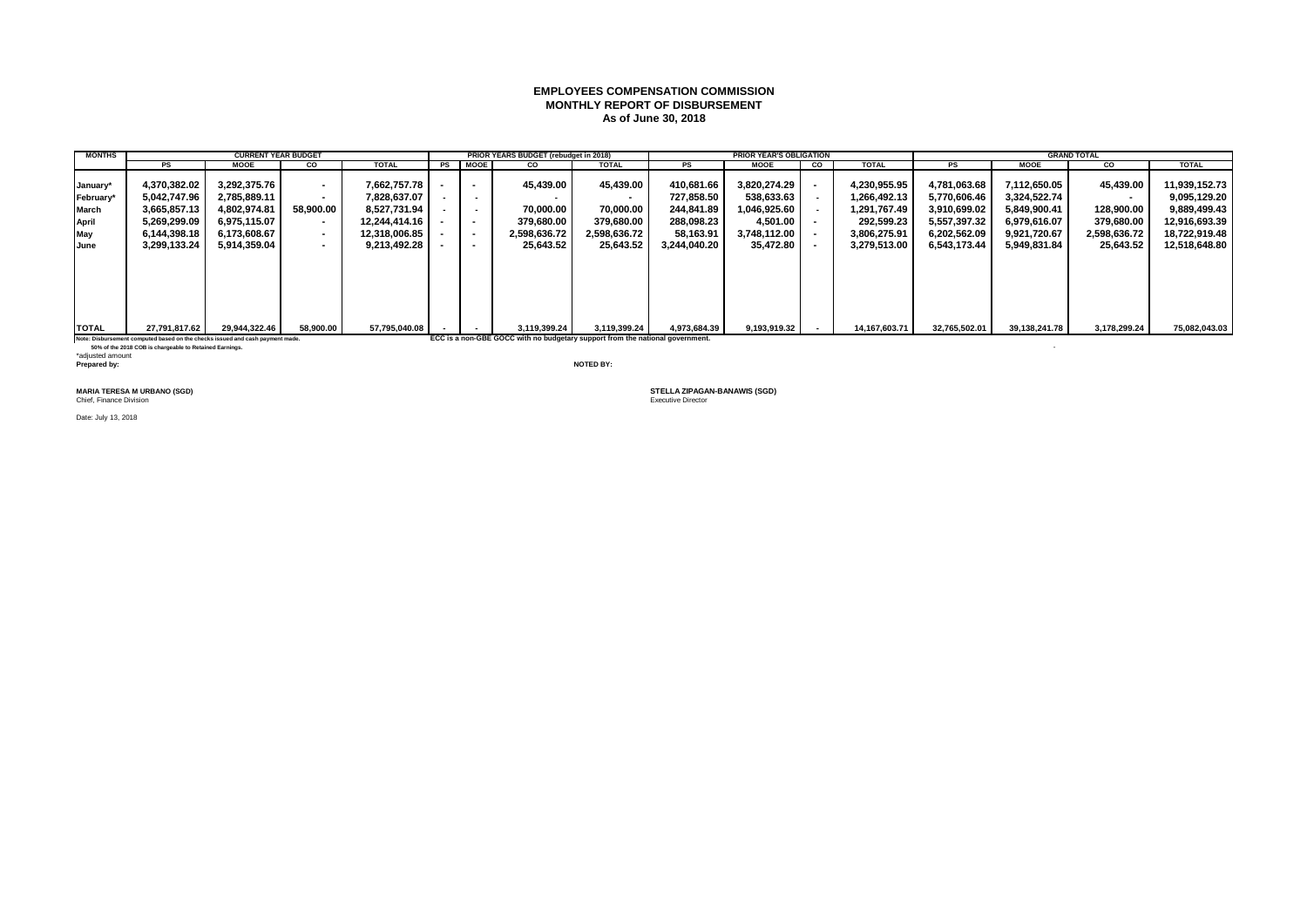### **EMPLOYEES COMPENSATION COMMISSION MONTHLY REPORT OF DISBURSEMENT As of July 31, 2018**

| <b>MONTHS</b> |               | <b>CURRENT YEAR BUDGET</b> |           |               |    |                          | PRIOR YEARS BUDGET (rebudget in 2018) |                          |              | <b>PRIOR YEAR'S OBLIGATION</b> |    |               |               |               | <b>GRAND TOTAL</b>       |               |
|---------------|---------------|----------------------------|-----------|---------------|----|--------------------------|---------------------------------------|--------------------------|--------------|--------------------------------|----|---------------|---------------|---------------|--------------------------|---------------|
|               | PS            | <b>MOOE</b>                | <b>CO</b> | <b>TOTAL</b>  | PS | <b>MOOE</b>              | <b>CO</b>                             | <b>TOTAL</b>             | PS           | <b>MOOE</b>                    | CO | <b>TOTAL</b>  | <b>PS</b>     | <b>MOOE</b>   | CO                       | <b>TOTAL</b>  |
|               |               |                            |           |               |    |                          |                                       |                          |              |                                |    |               |               |               |                          |               |
| January*      | 4.370.382.02  | 3.292.375.76               | $\sim$    | 7.662.757.78  |    | $\overline{\phantom{a}}$ | 45.439.00                             | 45.439.00                | 410.681.66   | 3.820.274.29                   |    | 4.230.955.95  | 4.781.063.68  | 7.112.650.05  | 45.439.00                | 11,939,152.73 |
| February*     | 5.042.747.96  | 2.785.889.11               | $\sim$    | 7.828.637.07  |    | $\sim$                   |                                       |                          | 727.858.50   | 538.633.63                     |    | .266.492.13   | 5.770.606.46  | 3,324,522.74  |                          | 9.095.129.20  |
| March         | 3.665.857.13  | 4.802.974.81               | 58.900.00 | 8.527.731.94  |    | $\sim$                   | 70.000.00                             | 70.000.00                | 244.841.89   | 1.046.925.60                   |    | .291.767.49   | 3.910.699.02  | 5.849.900.41  | 128,900.00               | 9,889,499.43  |
| April         | 5,269,299.09  | 6,975,115.07               | $\sim$    | 12.244.414.16 |    | $\overline{\phantom{a}}$ | 379.680.00                            | 379.680.00               | 288,098.23   | 4,501.00                       |    | 292.599.23    | 5,557,397.32  | 6,979,616.07  | 379,680.00               | 12,916,693.39 |
| May           | 6.144.398.18  | 6.173.608.67               | $\sim$    | 12.318.006.85 |    | $\overline{\phantom{a}}$ | 2,598,636.72                          | 2.598.636.72             | 58.163.91    | 3.748.112.00                   |    | 3.806.275.91  | 6,202,562.09  | 9.921.720.67  | 2,598,636.72             | 18.722.919.48 |
| June          | 3,299,133.24  | 5.914.359.04               | $\sim$    | 9.213.492.28  |    | $\overline{\phantom{a}}$ | 25,643.52                             | 25,643.52                | 3.244.040.20 | 35,472.80                      |    | 3,279,513.00  | 6.543.173.44  | 5.949.831.84  | 25,643.52                | 12,518,648.80 |
| July          | 2,577,022.33  | 6,446,635.09               | $\sim$    | 9,023,657.42  |    | $\sim$                   |                                       | $\overline{\phantom{a}}$ | 540.234.35   |                                |    | 540,234.35    | 3,117,256.68  | 6,446,635.09  | $\overline{\phantom{a}}$ | 9,563,891.77  |
|               |               |                            |           |               |    |                          |                                       |                          |              |                                |    |               |               |               |                          |               |
| <b>TOTAL</b>  | 30,368,839.95 | 36,390,957.55              | 58,900.00 | 66,818,697.50 |    |                          | 3,119,399.24                          | 3,119,399.24             | 5,513,918.74 | 9,193,919.32                   |    | 14,707,838.06 | 35,882,758.69 | 45.584.876.87 | 3,178,299.24             | 84,645,934.80 |

Note: Disbursement computed based on the checks issued and cash payment made. **ECC is a non-GBE GOCC with no budgetary support from the national government.** 

 **50% of the 2018 COB is chargeable to Retained Earnings.** 9,563,891.77 \*adjusted amount **Prepared by: NOTED BY:**

**MARIA TERESA M URBANO (SGD)**<br>Chief, Finance Division

Date: August 13, 2018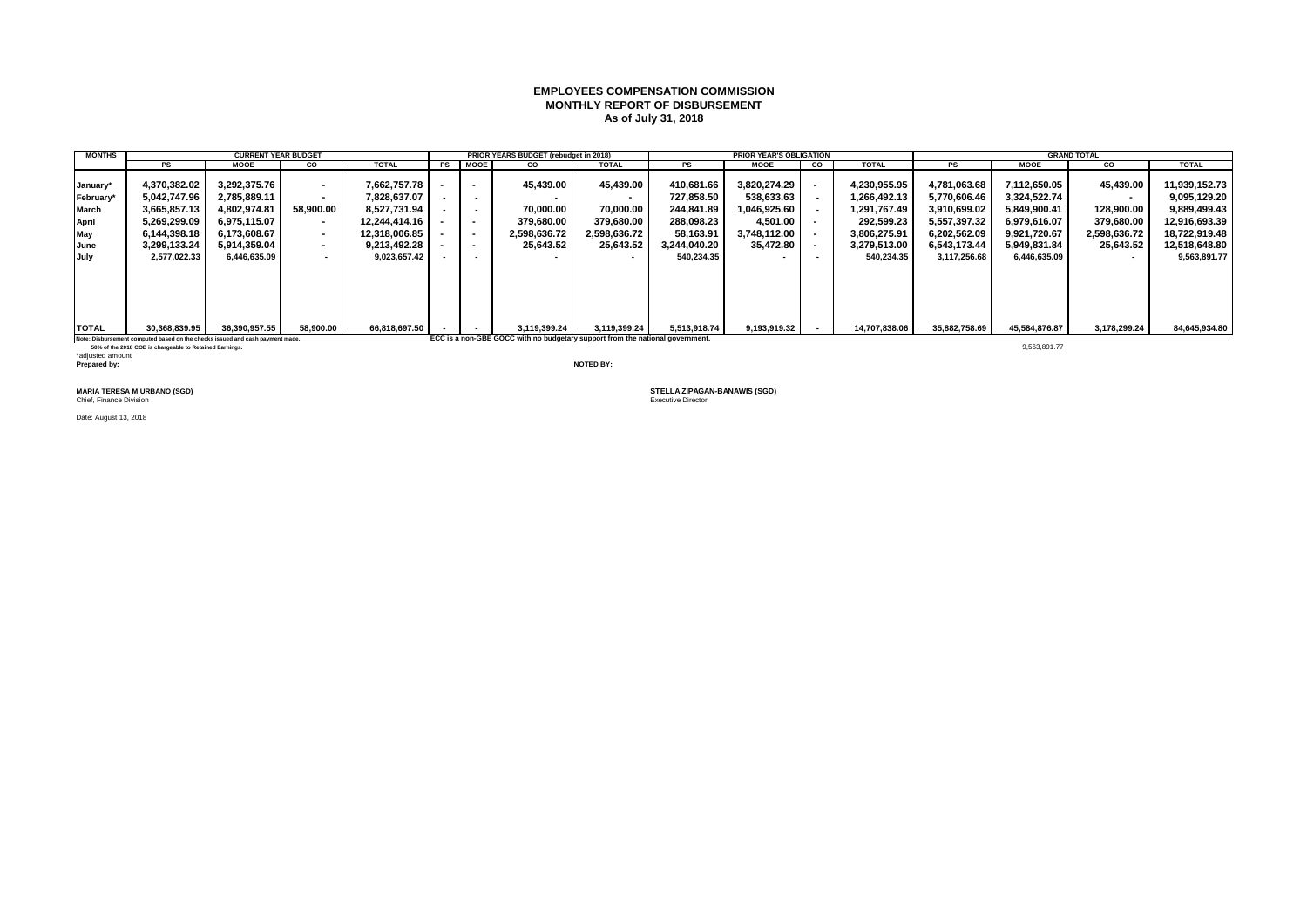#### **EMPLOYEES COMPENSATION COMMISSION MONTHLY REPORT OF DISBURSEMENT As of August 31, 2018**

| <b>MONTHS</b> |                                                                               | <b>CURRENT YEAR BUDGET</b> |           |               |                          | PRIOR YEARS BUDGET (rebudget in 2018)                                         |              |              | <b>PRIOR YEAR'S OBLIGATION</b> |                |               |               |               | <b>GRAND TOTAL</b>       |               |
|---------------|-------------------------------------------------------------------------------|----------------------------|-----------|---------------|--------------------------|-------------------------------------------------------------------------------|--------------|--------------|--------------------------------|----------------|---------------|---------------|---------------|--------------------------|---------------|
|               | PS                                                                            | <b>MOOE</b>                | <b>CO</b> | <b>TOTAL</b>  | PS MOOE                  | CO                                                                            | <b>TOTAL</b> | PS           | <b>MOOE</b>                    | $\overline{c}$ | <b>TOTAL</b>  | <b>PS</b>     | <b>MOOE</b>   | co                       | <b>TOTAL</b>  |
|               |                                                                               |                            |           |               |                          |                                                                               |              |              |                                |                |               |               |               |                          |               |
| January*      | 4,370,382.02                                                                  | 3.292.375.76               | $\sim$    | 7.662.757.78  | $\overline{\phantom{a}}$ | 45,439.00                                                                     | 45.439.00    | 410.681.66   | 3.820.274.29                   |                | 4.230.955.95  | 4.781.063.68  | 7.112.650.05  | 45,439.00                | 11,939,152.73 |
| February*     | 5.042.747.96                                                                  | 2.785.889.11               | $\sim$    | 7.828.637.07  |                          |                                                                               |              | 727.858.50   | 538.633.63                     |                | 1.266.492.13  | 5.770.606.46  | 3.324.522.74  | $\sim$                   | 9.095.129.20  |
| March         | 3.665.857.13                                                                  | 4.802.974.81               | 58.900.00 | 8.527.731.94  |                          | 70.000.00                                                                     | 70.000.00    | 244.841.89   | 1.046.925.60                   |                | 1.291.767.49  | 3.910.699.02  | 5.849.900.41  | 128.900.00               | 9.889.499.43  |
| April         | 5,269,299.09                                                                  | 6.975.115.07               | $\sim$    | 12.244.414.16 | $\sim$                   | 379.680.00                                                                    | 379.680.00   | 288.098.23   | 4.501.00                       |                | 292.599.23    | 5,557,397.32  | 6.979.616.07  | 379,680.00               | 12,916,693.39 |
| May           | 6.144.398.18                                                                  | 6.173.608.67               |           | 12.318.006.85 | $\overline{\phantom{a}}$ | 2,598,636.72                                                                  | 2.598.636.72 | 58.163.91    | 3.748.112.00                   |                | 3.806.275.91  | 6.202.562.09  | 9.921.720.67  | 2,598,636.72             | 18.722.919.48 |
| June          | 3.299.133.24                                                                  | 5.914.359.04               | $\sim$    | 9.213.492.28  | $\overline{\phantom{a}}$ | 25.643.52                                                                     | 25,643.52    | 3.244.040.20 | 35.472.80                      |                | 3,279,513.00  | 6.543.173.44  | 5.949.831.84  | 25,643.52                | 12,518,648.80 |
| July          | 4.576.239.56                                                                  | 6.446.635.09               |           | 11.022.874.65 | $\overline{\phantom{a}}$ |                                                                               |              | 540.234.35   |                                |                | 540.234.35    | 5.116.473.91  | 6.446.635.09  | $\overline{\phantom{a}}$ | 11.563.109.00 |
| August        | 3.779.204.40                                                                  | 7.830.902.37               | $\sim$    | 11.610.106.77 | $\overline{\phantom{a}}$ | 893.175.00                                                                    | 893.175.00   | 94.401.53    |                                |                | 94.401.53     | 3.873.605.93  | 7.830.902.37  | 893,175.00               | 12,597,683.30 |
|               |                                                                               |                            |           |               |                          |                                                                               |              |              |                                |                |               |               |               |                          |               |
|               |                                                                               |                            |           |               |                          |                                                                               |              |              |                                |                |               |               |               |                          |               |
|               |                                                                               |                            |           |               |                          |                                                                               |              |              |                                |                |               |               |               |                          |               |
|               |                                                                               |                            |           |               |                          |                                                                               |              |              |                                |                |               |               |               |                          |               |
| <b>TOTAL</b>  | 36,147,261.58                                                                 | 44,221,859.92              | 58,900.00 | 80.428.021.50 |                          | 4.012.574.24                                                                  | 4.012.574.24 | 5.608.320.27 | 9,193,919.32                   |                | 14,802,239.59 | 41,755,581.85 | 53,415,779.24 | 4,071,474.24             | 99,242,835.33 |
|               | Note: Disbursement computed based on the checks issued and cash payment made. |                            |           |               |                          | ECC is a non-GBE GOCC with no budgetary support from the national government. |              |              |                                |                |               |               |               |                          |               |

 **54% of the 2018 COB is chargeable to Retained Earnings.** \*adjusted amount **Prepared by: NOTED BY:**

**Chief, Finance Division** 

Date: September 11, 2018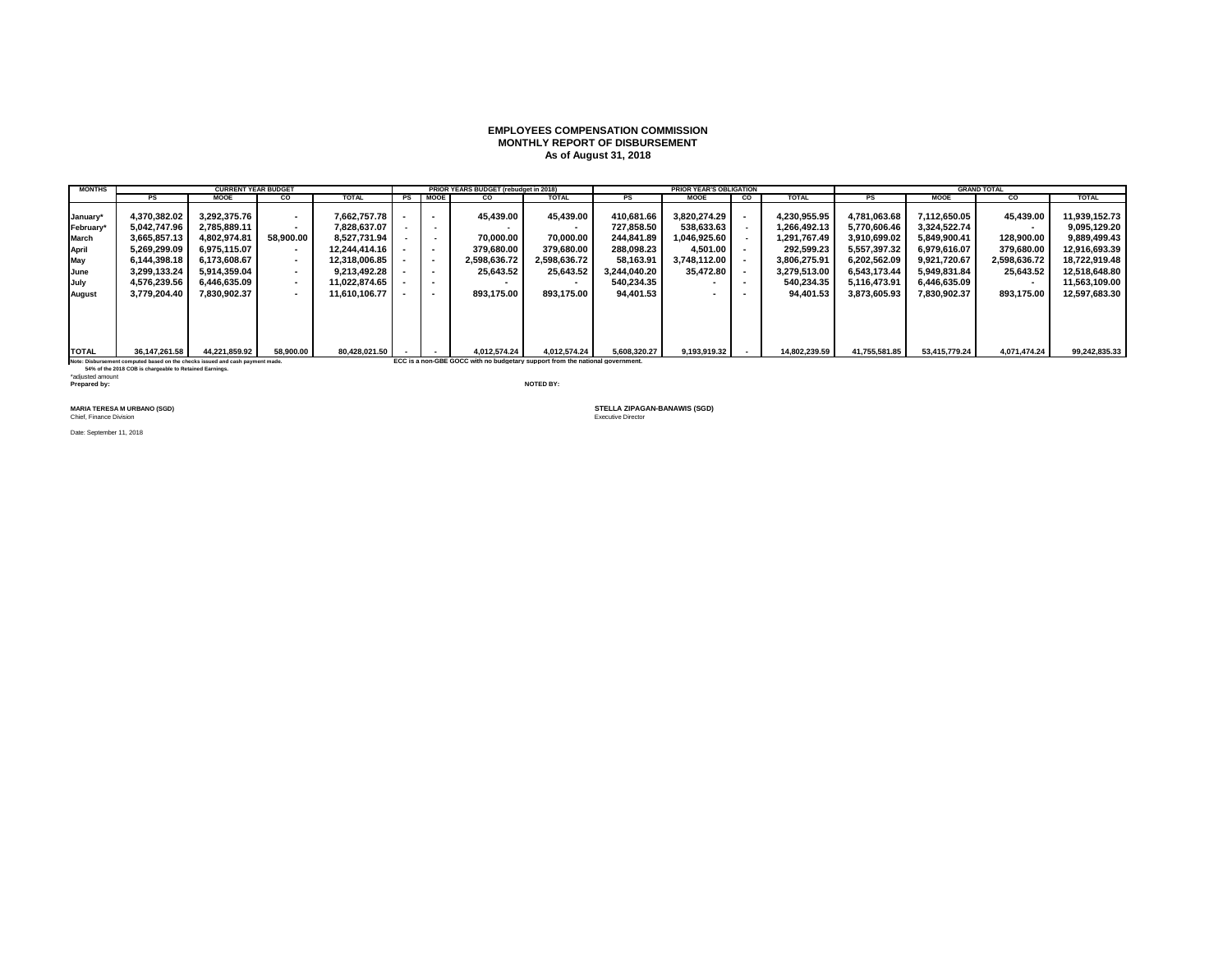#### **EMPLOYEES COMPENSATION COMMISSION MONTHLY REPORT OF DISBURSEMENT As of September 30, 2018**

| <b>MONTHS</b>    |                                                                               |                            |           |               |                          |                                                                               |              |              |                                |    |               |               |               |                          |                |
|------------------|-------------------------------------------------------------------------------|----------------------------|-----------|---------------|--------------------------|-------------------------------------------------------------------------------|--------------|--------------|--------------------------------|----|---------------|---------------|---------------|--------------------------|----------------|
|                  |                                                                               | <b>CURRENT YEAR BUDGET</b> |           |               |                          | PRIOR YEARS BUDGET (rebudget in 2018)                                         |              |              | <b>PRIOR YEAR'S OBLIGATION</b> |    |               |               |               | <b>GRAND TOTAL</b>       |                |
|                  | PS                                                                            | <b>MOOE</b>                | CO        | <b>TOTAL</b>  | PS MOOE                  | CO                                                                            | <b>TOTAL</b> | <b>PS</b>    | <b>MOOE</b>                    | CO | <b>TOTAL</b>  | PS            | <b>MOOE</b>   | CO.                      | <b>TOTAL</b>   |
|                  | 4,370,382.02                                                                  | 3.292.375.76               | $\sim$    | 7.662.757.78  |                          | 45.439.00                                                                     | 45.439.00    | 410.681.66   | 3.820.274.29                   |    | 4.230.955.95  | 4.781.063.68  | 7.112.650.05  | 45,439.00                | 11.939.152.73  |
| January*         |                                                                               |                            |           |               |                          |                                                                               |              |              |                                |    |               |               |               |                          |                |
| February*        | 5.042.747.96                                                                  | 2.785.889.11               | $\sim$    | 7.828.637.07  |                          |                                                                               |              | 727.858.50   | 538.633.63                     |    | 1.266.492.13  | 5.770.606.46  | 3.324.522.74  | $\overline{\phantom{a}}$ | 9.095.129.20   |
| March            | 3.665.857.13                                                                  | 4.802.974.81               | 58.900.00 | 8.527.731.94  |                          | 70.000.00                                                                     | 70.000.00    | 244.841.89   | 1.046.925.60                   |    | 1.291.767.49  | 3.910.699.02  | 5.849.900.41  | 128.900.00               | 9.889.499.43   |
| April            | 5,269,299.09                                                                  | 6.975.115.07               | $\sim$    | 12.244.414.16 | $\overline{\phantom{a}}$ | 379.680.00                                                                    | 379.680.00   | 288.098.23   | 4.501.00                       |    | 292.599.23    | 5,557,397.32  | 6.979.616.07  | 379,680.00               | 12,916,693.39  |
| May              | 6.144.398.18                                                                  | 6.173.608.67               | $\sim$    | 12.318.006.85 |                          | 2.598.636.72                                                                  | 2.598.636.72 | 58.163.91    | 3.748.112.00                   |    | 3.806.275.91  | 6.202.562.09  | 9.921.720.67  | 2.598.636.72             | 18.722.919.48  |
| June             | 3.299.133.24                                                                  | 5.914.359.04               | $\sim$    | 9.213.492.28  | $\overline{\phantom{a}}$ | 25.643.52                                                                     | 25,643.52    | 3.244.040.20 | 35.472.80                      |    | 3.279.513.00  | 6.543.173.44  | 5.949.831.84  | 25,643.52                | 12,518,648.80  |
| July             | 4.576.239.56                                                                  | 6.446.635.09               |           | 11.022.874.65 |                          |                                                                               |              | 540.234.35   |                                |    | 540.234.35    | 5.116.473.91  | 6.446.635.09  | $\overline{\phantom{a}}$ | 11.563.109.00  |
| August           | 3.779.204.40                                                                  | 7.830.902.37               | $\sim$    | 11.610.106.77 | $\overline{\phantom{a}}$ | 893.175.00                                                                    | 893.175.00   | 94.401.53    |                                |    | 94.401.53     | 3.873.605.93  | 7.830.902.37  | 893.175.00               | 12.597.683.30  |
| <b>September</b> | 4.998.942.86                                                                  | 7.514.519.94               | $\sim$    | 12.513.462.80 |                          |                                                                               |              | 60.239.16    | 3.360.084.00                   |    | 3.420.323.16  | 5.059.182.02  | 10.874.603.94 | $\overline{\phantom{a}}$ | 15,933,785.96  |
|                  |                                                                               |                            |           |               |                          |                                                                               |              |              |                                |    |               |               |               |                          |                |
| <b>TOTAL</b>     | 41.146.204.44                                                                 | 51,736,379.86              | 58,900.00 | 92,941,484.30 |                          | 4.012.574.24                                                                  | 4.012.574.24 | 5,668,559.43 | 12,554,003.32                  |    | 18,222,562.75 | 46,814,763.87 | 64,290,383.18 | 4,071,474.24             | 115,176,621.29 |
|                  | Note: Disbursement computed based on the checks issued and cash payment made. |                            |           |               |                          | ECC is a non-GBE GOCC with no budgetary support from the national government. |              |              |                                |    |               |               |               |                          |                |

 **54% of the 2018 COB is chargeable to Retained Earnings.** \*adjusted amount **Prepared by: NOTED BY:**

Chief, Finance Division

Date: October 5, 2018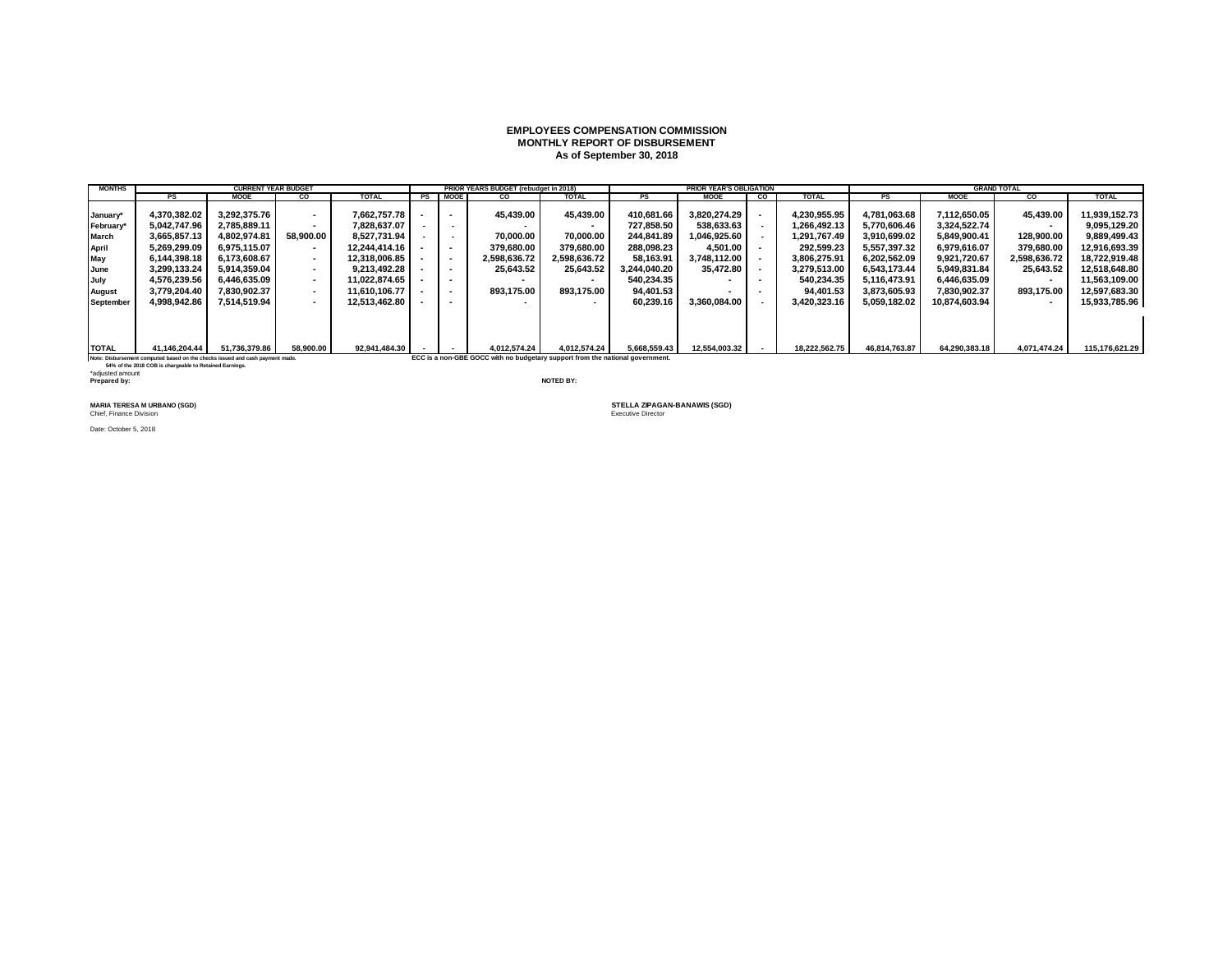### **EMPLOYEES COMPENSATION COMMISSION MONTHLY REPORT OF DISBURSEMENT As of October 31, 2018**

| <b>MONTHS</b>  |                                                                               | <b>CURRENT YEAR BUDGET</b> |           |                |      |             | PRIOR YEARS BUDGET (rebudget in 2018)                                         |              |              | <b>PRIOR YEAR'S OBLIGATION</b> |           |               |               |               | <b>GRAND TOTAL</b>       |                |
|----------------|-------------------------------------------------------------------------------|----------------------------|-----------|----------------|------|-------------|-------------------------------------------------------------------------------|--------------|--------------|--------------------------------|-----------|---------------|---------------|---------------|--------------------------|----------------|
|                | PS                                                                            | <b>MOOE</b>                | co        | <b>TOTAL</b>   | PS I | <b>MOOE</b> | <b>CO</b>                                                                     | <b>TOTAL</b> | <b>PS</b>    | <b>MOOE</b>                    | <b>CO</b> | <b>TOTAL</b>  | PS            | <b>MOOE</b>   | <b>CO</b>                | <b>TOTAL</b>   |
|                |                                                                               |                            |           |                |      |             |                                                                               |              |              |                                |           |               |               |               |                          |                |
| January*       | 4.370.382.02                                                                  | 3.292.375.76               | $\sim$    | 7.662.757.78   |      |             | 45.439.00                                                                     | 45.439.00    | 410.681.66   | 3.820.274.29                   |           | 4,230,955.95  | 4.781.063.68  | 7.112.650.05  | 45.439.00                | 11,939,152.73  |
| February       | 5.042.747.96                                                                  | 2,785,889.11               | . .       | 7.828.637.07   |      |             |                                                                               |              | 727.858.50   | 538,633.63                     |           | 1,266,492.13  | 5,770,606.46  | 3,324,522.74  |                          | 9,095,129.20   |
| March          | 3.665.857.13                                                                  | 4.802.974.81               | 58.900.00 | 8.527.731.94   |      |             | 70.000.00                                                                     | 70.000.00    | 244.841.89   | 1,046,925.60                   |           | 1.291.767.49  | 3,910,699.02  | 5.849.900.41  | 128.900.00               | 9,889,499.43   |
| April          | 5,269,299.09                                                                  | 6.975.115.07               | . .       | 12.244.414.16  |      |             | 379.680.00                                                                    | 379.680.00   | 288.098.23   | 4,501.00                       |           | 292,599.23    | 5,557,397.32  | 6.979.616.07  | 379.680.00               | 12,916,693.39  |
| May            | 6.144.398.18                                                                  | 6.173.608.67               | $\sim$    | 12.318.006.85  |      | . .         | 2.598.636.72                                                                  | 2,598,636.72 | 58.163.91    | 3.748.112.00                   |           | 3.806.275.91  | 6.202.562.09  | 9.921.720.67  | 2.598.636.72             | 18,722,919.48  |
| June           | 3.299.133.24                                                                  | 5.914.359.04               | $\sim$    | 9.213.492.28   |      |             | 25.643.52                                                                     | 25,643.52    | 3.244.040.20 | 35.472.80                      |           | 3,279,513.00  | 6.543.173.44  | 5.949.831.84  | 25,643.52                | 12,518,648.80  |
| July           | 4,576,239.56                                                                  | 6.446.635.09               | $\sim$    | 11.022.874.65  |      |             |                                                                               |              | 540.234.35   |                                | . .       | 540.234.35    | 5.116.473.91  | 6.446.635.09  | $\overline{\phantom{a}}$ | 11.563.109.00  |
| August         | 3.779.204.40                                                                  | 7,830,902.37               |           | 11.610.106.77  |      |             | 893.175.00                                                                    | 893.175.00   | 94.401.53    |                                |           | 94.401.53     | 3,873,605.93  | 7.830.902.37  | 893.175.00               | 12,597,683.30  |
| September      | 4.998.942.86                                                                  | 7.514.519.94               | $\sim$    | 12.513.462.80  |      |             |                                                                               |              | 60.239.16    | 3.360.084.00                   |           | 3.420.323.16  | 5.059.182.02  | 10.874.603.94 |                          | 15.933.785.96  |
| <b>October</b> | 2.938.915.59                                                                  | 8.464.578.82               |           | 11.403.494.41  |      |             | 81.502.00                                                                     | 81.502.00    | 247.189.93   |                                |           | 247.189.93    | 3,186,105.52  | 8.464.578.82  | 81,502.00                | 11,732,186.34  |
|                |                                                                               |                            |           |                |      |             |                                                                               |              |              |                                |           |               |               |               |                          |                |
|                |                                                                               |                            |           |                |      |             |                                                                               |              |              |                                |           |               |               |               |                          |                |
| <b>TOTAL</b>   | 44,085,120.03                                                                 | 60,200,958.68              | 58.900.00 | 104.344.978.71 |      |             | 4.094.076.24                                                                  | 4.094.076.24 | 5,915,749.36 | 12,554,003.32                  |           | 18,469,752.68 | 50,000,869.39 | 72,754,962.00 | 4,152,976.24             | 126,908,807.63 |
|                | Note: Disbursement computed based on the checks issued and cash payment made. |                            |           |                |      |             | ECC is a non-GBE GOCC with no budgetary support from the national government. |              |              |                                |           |               |               |               |                          |                |

 **54% of the 2018 COB is chargeable to Retained Earnings.** \*adjusted amount **Prepared by: NOTED BY:**

Chief, Finance Division

Date: November 13, 2018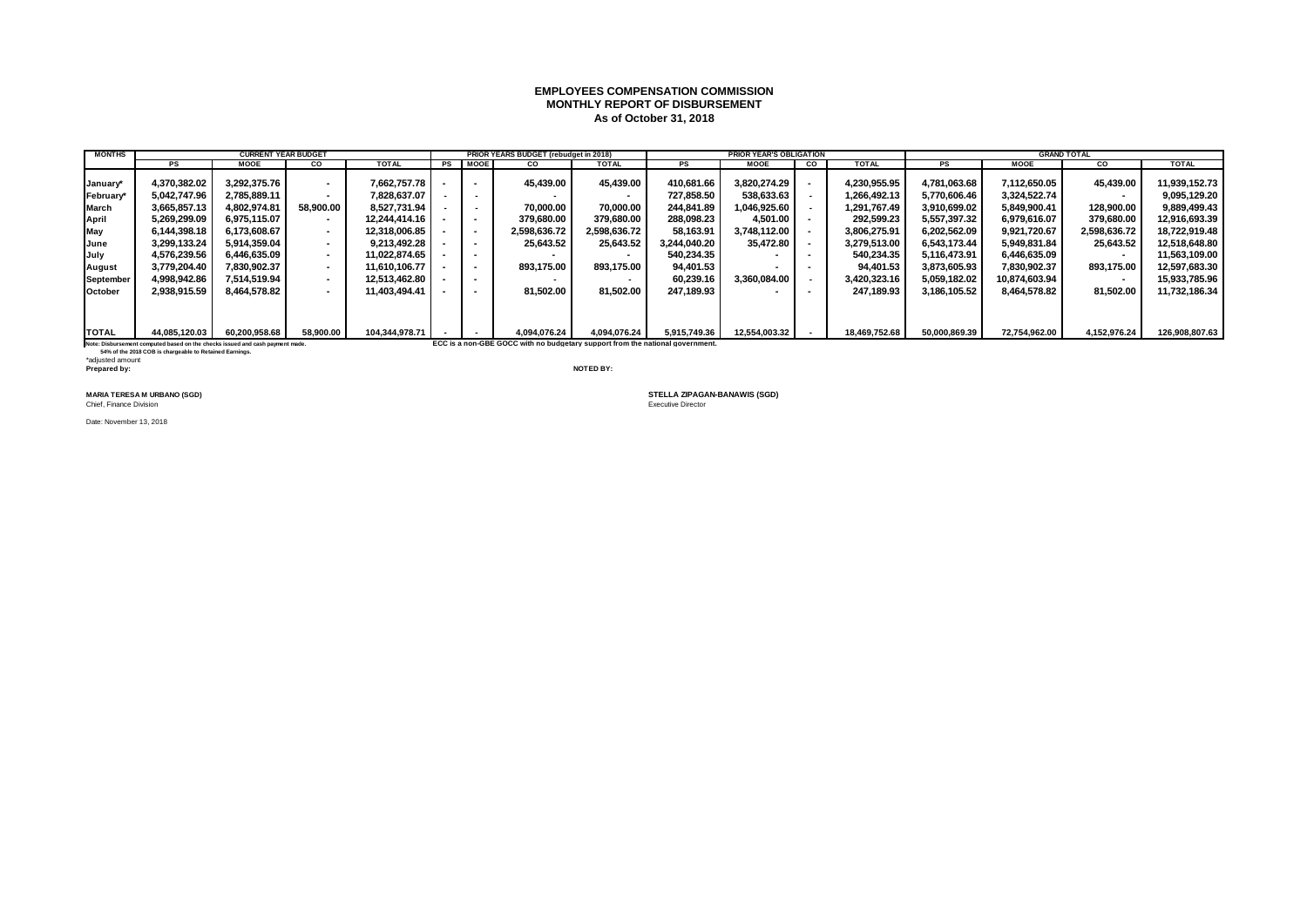### **EMPLOYEES COMPENSATION COMMISSION MONTHLY REPORT OF DISBURSEMENT As of November 30, 2018**

| <b>MONTHS</b>                                                                                                                                  |                                                                               | <b>CURRENT YEAR BUDGET</b> |                          |               |  |                          | PRIOR YEARS BUDGET (rebudget in 2018)                                         |              |                          | <b>PRIOR YEAR'S OBLIGATION</b> |           |               |               |               | <b>GRAND TOTAL</b>       |                |
|------------------------------------------------------------------------------------------------------------------------------------------------|-------------------------------------------------------------------------------|----------------------------|--------------------------|---------------|--|--------------------------|-------------------------------------------------------------------------------|--------------|--------------------------|--------------------------------|-----------|---------------|---------------|---------------|--------------------------|----------------|
|                                                                                                                                                | PS                                                                            | <b>MOOE</b>                | <b>CO</b>                | <b>TOTAL</b>  |  | PS MOOE                  | <b>CO</b>                                                                     | <b>TOTAL</b> | PS                       | <b>MOOE</b>                    | <b>CO</b> | <b>TOTAL</b>  | PS            | <b>MOOE</b>   | CO.                      | <b>TOTAL</b>   |
|                                                                                                                                                |                                                                               |                            |                          |               |  |                          |                                                                               |              |                          |                                |           |               |               |               |                          |                |
| January*                                                                                                                                       | 4.370.382.02                                                                  | 3.292.375.76               | $\sim$                   | 7.662.757.78  |  |                          | 45.439.00                                                                     | 45.439.00    | 410.681.66               | 3.820.274.29                   |           | 4.230.955.95  | 4.781.063.68  | 7.112.650.05  | 45,439.00                | 11.939.152.73  |
| February*                                                                                                                                      | 5.042.747.96                                                                  | 2,785,889.11               |                          | 7.828.637.07  |  |                          |                                                                               |              | 727.858.50               | 538,633.63                     |           | 1.266.492.13  | 5,770,606.46  | 3,324,522.74  | $\overline{\phantom{a}}$ | 9,095,129.20   |
| March                                                                                                                                          | 3.665.857.13                                                                  | 4.802.974.81               | 58.900.00                | 8.527.731.94  |  |                          | 70.000.00                                                                     | 70.000.00    | 244.841.89               | 1.046.925.60                   |           | 1.291.767.49  | 3.910.699.02  | 5.849.900.41  | 128.900.00               | 9.889.499.43   |
| April                                                                                                                                          | 5.269.299.09                                                                  | 6,975,115.07               |                          | 12.244.414.16 |  |                          | 379.680.00                                                                    | 379.680.00   | 288.098.23               | 4,501.00                       |           | 292.599.23    | 5.557.397.32  | 6.979.616.07  | 379,680.00               | 12,916,693.39  |
| May                                                                                                                                            | 6,144,398.18                                                                  | 6,173,608.67               | $\sim$                   | 12,318,006.85 |  |                          | 2,598,636.72                                                                  | 2,598,636.72 | 58,163.91                | 3,748,112.00                   |           | 3,806,275.91  | 6,202,562.09  | 9,921,720.67  | 2,598,636.72             | 18,722,919.48  |
| June                                                                                                                                           | 3.299.133.24                                                                  | 5.914.359.04               | $\sim$                   | 9.213.492.28  |  |                          | 25.643.52                                                                     | 25,643.52    | 3.244.040.20             | 35,472.80                      |           | 3.279.513.00  | 6,543,173.44  | 5.949.831.84  | 25,643.52                | 12,518,648.80  |
| July                                                                                                                                           | 4.576.239.56                                                                  | 6.446.635.09               | $\sim$                   | 11.022.874.65 |  |                          |                                                                               |              | 540.234.35               |                                | . .       | 540.234.35    | 5.116.473.91  | 6.446.635.09  | $\overline{\phantom{a}}$ | 11.563.109.00  |
| <b>August</b>                                                                                                                                  | 3,779,204.40                                                                  | 7.830.902.37               | $\sim$                   | 11.610.106.77 |  |                          | 893.175.00                                                                    | 893.175.00   | 94,401.53                |                                |           | 94.401.53     | 3,873,605.93  | 7,830,902.37  | 893,175.00               | 12,597,683.30  |
| September                                                                                                                                      | 4.998.942.86                                                                  | 7,514,519.94               | $\sim$                   | 12.513.462.80 |  | $\overline{\phantom{a}}$ |                                                                               |              | 60.239.16                | 3.360.084.00                   |           | 3.420.323.16  | 5.059.182.02  | 10.874.603.94 | $\overline{\phantom{a}}$ | 15,933,785.96  |
| October                                                                                                                                        | 2.938.915.59                                                                  | 8,464,578.82               | $\overline{\phantom{a}}$ | 11.403.494.41 |  |                          | 81,502.00                                                                     | 81.502.00    | 247.189.93               |                                |           | 247.189.93    | 3,186,105.52  | 8.464.578.82  | 81,502.00                | 11,732,186.34  |
| November                                                                                                                                       | 7.660.731.40                                                                  | 6.772.431.19               |                          | 14.433.162.59 |  |                          | 111.180.00                                                                    | 111.180.00   | $\overline{\phantom{a}}$ | 715.142.70                     |           | 715.142.70    | 7.660.731.40  | 7.487.573.89  | 111,180.00               | 15,259,485.29  |
|                                                                                                                                                |                                                                               |                            |                          |               |  |                          |                                                                               |              |                          |                                |           |               |               |               |                          |                |
| <b>TOTAL</b><br>66,973,389.87<br>58,900.00<br>118.778.141.30<br>51,745,851.43<br>4.205.256.24<br>4,205,256.24<br>5,915,749.36<br>13,269,146.02 |                                                                               |                            |                          |               |  |                          |                                                                               |              |                          |                                |           |               | 57,661,600.79 | 80,242,535.89 | 4,264,156.24             | 142,168,292.92 |
|                                                                                                                                                | Note: Disbursement computed based on the checks issued and cash payment made. |                            |                          |               |  |                          | ECC is a non-GBE GOCC with no budgetary support from the national government. |              |                          |                                |           | 19,184,895.38 |               |               |                          |                |
|                                                                                                                                                |                                                                               |                            |                          |               |  |                          |                                                                               |              |                          |                                |           |               |               |               |                          |                |

**Note: Disbursement computed based on the checks issued and cash payment made.**<br>54% of the 2018 COB is chargeable to Retained Earnings.

\*adjusted amount **Prepared by: NOTED BY:**

**MARIA TERESA M URBANO (SGD)**<br>Chief, Finance Division

Date: December 14, 2018